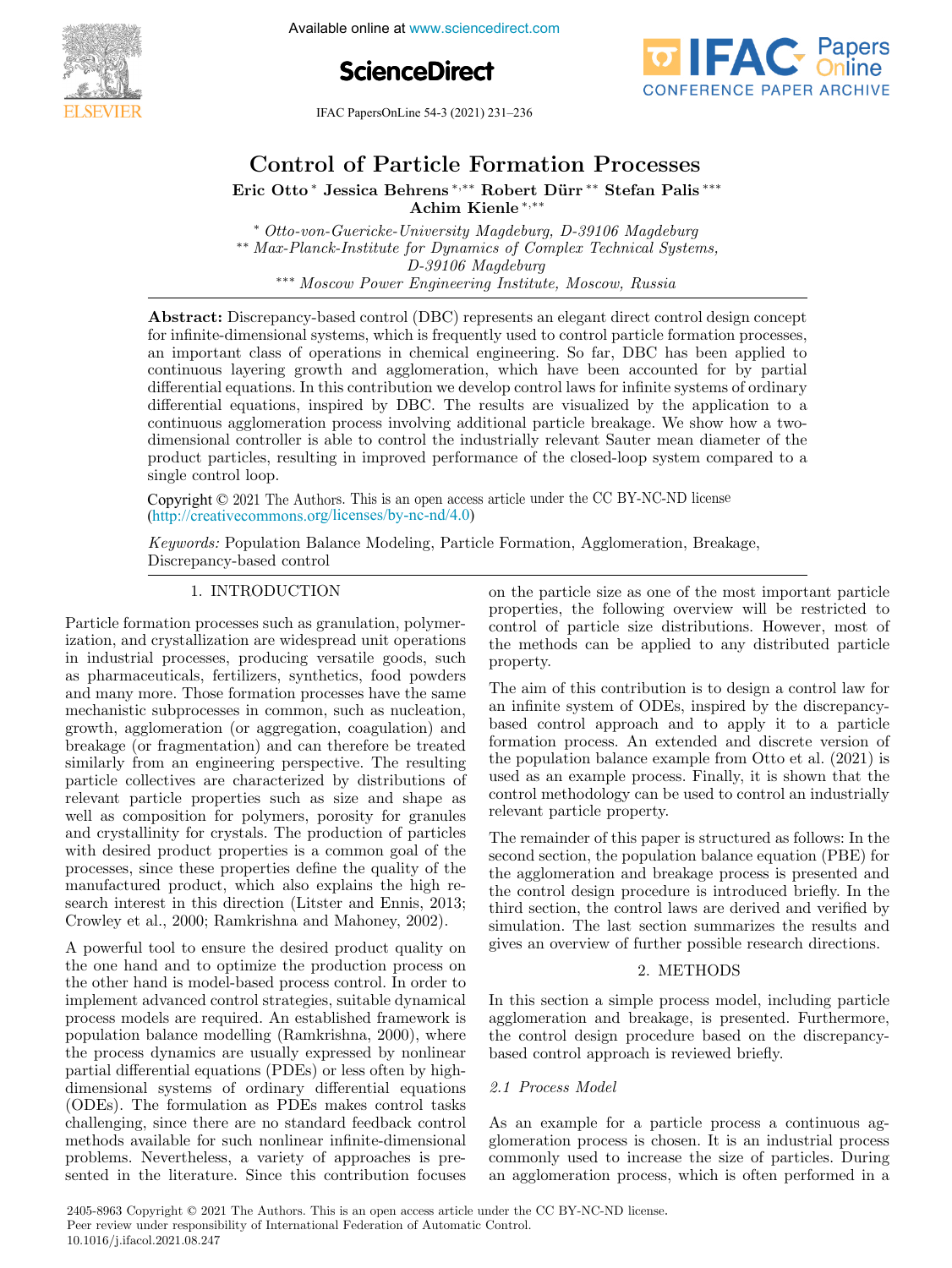drum (Walker, 2007) or a fluidized bed (Peglow et al., 2007), particles can form agglomerates after collision. The aggregation can have multiple causes, e.g. binder induced formation of liquid or solid bridges between particles or different kinds of interparticle forces. Usually, binary aggregation is considered, i.e. particles of volume u and  $v-u$ form a particle of volume  $v$ . Another typical sub-process occurring is binary particle breakage. Due to external forces on the particle, e.g. collision with another particle, an agglomerate of volume  $v$  breaks into two smaller particles.

These processes can be described mathematically using the population balance framework (Ramkrishna, 2000). Here, particle properties are represented by internal coordinates that can be either continuous or discrete. In this contribution, the particle volume  $v$  is considered, as characteristic particle property. It is assumed that all agglomerates are composed of a number of equally sized primary particles with volume  $v_0$ 

$$
v_i = i v_0, \quad i \in \mathbb{N} \tag{1}
$$

The particle ensemble can be described by the corresponding number density distribution  $n(t, v)$ , which characterizes the number of particles with volume  $v$  at time t. The number of particles with size  $v_i$  is consequently given by  $n(t, v_i)$  and will be abbreviated with  $n_i(t)$  in the remainder of this manuscript. The evolution of  $n$  (and  $n_i$ ) is characterized by aggregation (A) and breakage (B) as well as a primary particle feed (F) and a product particle withdrawal (O) in the continuous operation mode. A schematic presentation of the process is given in Fig. 1. The resulting PBE is given by an infinite-dimensional system of ODEs

$$
\frac{dn_i}{dt} = F_i(t) + A_i(t) + B_i(t) - O_i(t),
$$
  
 $i \in \mathbb{N}$  (2)

The four terms on the right-hand-side, representing the sub-processes described above, are explained briefly in the following.



Fig. 1. Schematic representation of the process.

The particle feed  $F_i$  is given by

$$
F_i(t) = f(t)\tilde{n}_{i,\text{f}}\tag{3}
$$

where  $f$  is the time-dependent (and size-independent) feed rate and  $\tilde{n}_{i,f}$  is the *i*-th element of the normalized primary particle distribution.

The agglomeration term is given by

$$
A_i(t) = \frac{1}{2} \sum_{j=1}^{i-1} a_{j,i-j} n_j(t) n_{i-j}(t) - n_i(t) \sum_{j=1}^{\infty} a_{i,j} n_j(t) \tag{4}
$$

where  $a_{i,j}$  is the agglomeration kernel which represents the rate of agglomeration for particle pairs with volume  $v_i$ and  $v_i$ . For more information regarding the agglomeration term the readers are referred to Narni et al. (2012).

The rate of breakage for a particle with volume  $v_i$  is given by

$$
B_i = \sum_{j=i+1}^{\infty} b_{i,j} s_j n_j - s_i n_i.
$$
 (5)

Here,  $s_i$  denotes the selection rate, which describes the rate at which a particle of volume  $v_j$  breaks into smaller fragments. The breakage kernel  $b_{i,j}$  denotes the probability that a particle of volume  $v_j$  breaks into a particle of volume  $v_i$ . Since breakage is assumed to be binary and volumeconserving, the second particle has volume  $v_{i-i}$ . Since it is desirable to only withdraw particles from the process that exceed a specified volume, the particle outlet is assumed to be classifying with a separation function  $T_i := T(v_i)$ . Here, we choose  $T$  to be a cumulative Gaussian function with mean value  $\mu_s$  and variance  $\sigma_s$ . The outlet term is then given by

$$
O_i(t) = K(t)T_i n_i \tag{6}
$$

with the withdrawal rate  $K(t)$ . It is assumed that K is a plant parameter that can be manipulated freely.

It is worth mentioning that the presented process model represents the discrete version of the continuous one proposed in (Otto et al., 2021).

## *2.2 Control Design Method*

Discrepancy-based control is a stability-based control approach for PDEs (Movtschan, 1960; Sirazetdinov, 1967). It relies on a stability notion where the "distance" between the state of a process and its equilibrium is not measured using metrics but a generalized distance measure, the socalled discrepancy. In the finite dimensional case, the discrepancy can be interpreted simply as system output and can be stabilized (asymptotically) using control Lyapunov functions. The distribution is then (asymptotically) stable if the zero-dynamics are (asymptotically) stable.

In Palis and Kienle (2012); Geyyer et al. (2017) and Otto et al. (2021), moments of particle size distributions have been shown to be useful control variables. The k-th moment of a particle size distribution is defined as

$$
\mu_k(t) = \int_0^\infty x^k n(t, x) \, \mathrm{d}x \tag{7}
$$

for continuous variables x. If x is the particle volume  $v$ , the zeroth moment is proportional to the total number of particles  $N_{\text{tot}}$ , the first moment is proportional to the total particle volume  $V_{\text{tot}}$  and the moment with  $k = 2/3$ is proportional to the total particle surface  $A_{\text{tot}}$ . In Otto et al. (2021), for example, the discrepancy

$$
\rho(n,t) = (\mu_{0,d} - \mu_0(t))^2
$$
\n(8)

is utilized, where  $\mu_{0,d}$  is the desired steady state value of the zeroth moment. In order to apply the DBC-concept to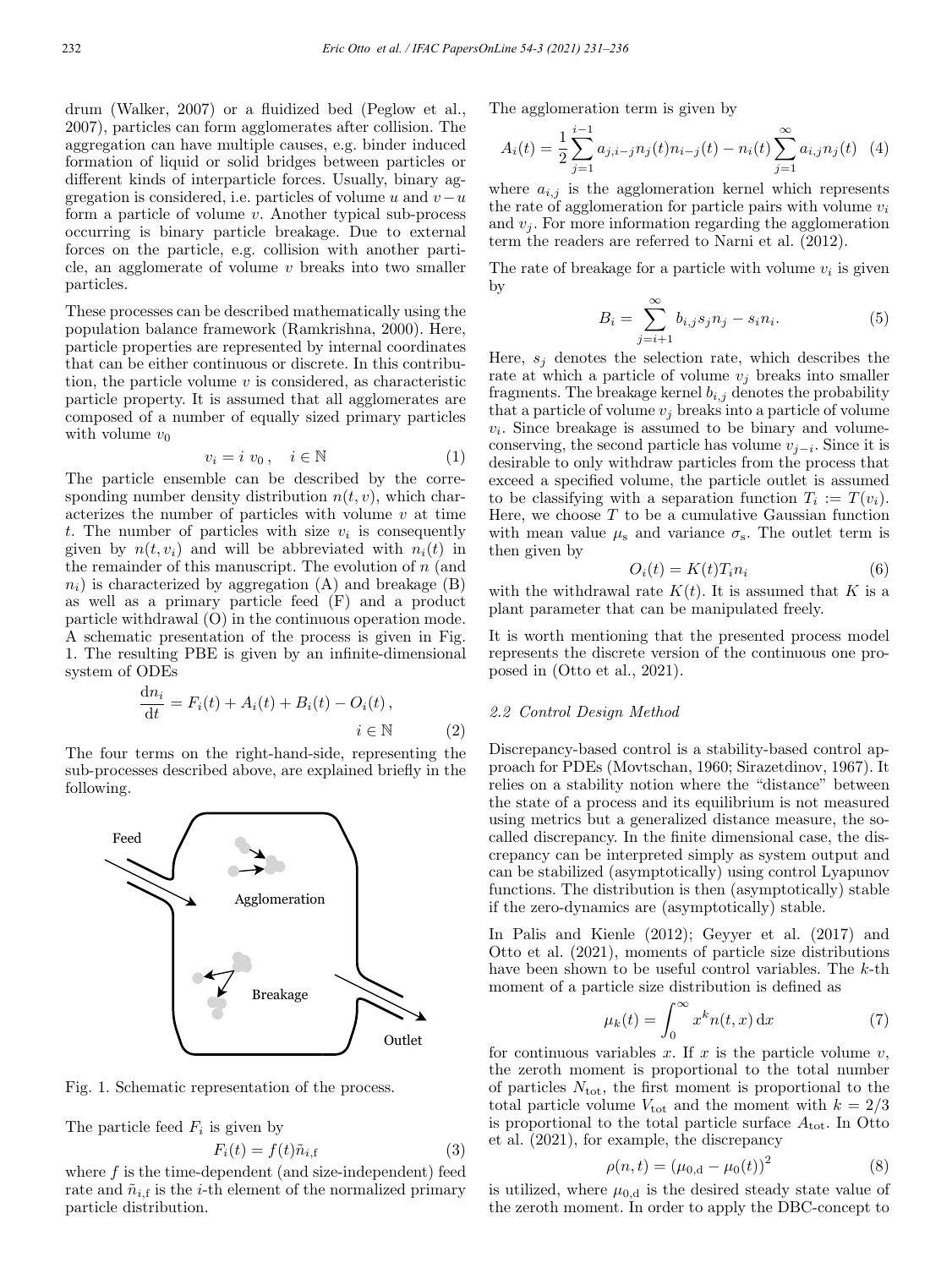the discrete PBE formulation, we simply use the discrete moments

$$
\mu_k(t) = \sum_{i=1}^{\infty} x_i^k n_i(t) \tag{9}
$$

as system outputs and control variables. Then the control design effort is reduced to finding suitable Lyapunov functions and, if possible, showing stability of the zerodynamics.

# 3. RESULTS

In the following, a two-dimensional control law for the PBE (Equ. 2) is derived. Afterwards the control law is tested in a simulation scenario and discussed in terms of dynamics and convergence.

## *3.1 Derivation of the Control Law*

Particle size distributions are often represented by mean values. In particular the Sauter mean diameter  $d_{32}$  is frequently used in industrial applications. It represents the mean diameter of a collection of particles of different sizes that is equal to the diameter of equisized spherical objects forming a collection with same total volume and same total surface. For the discrete particle size distribution, it can be defined as

$$
d_{32}(t) = 6 \frac{V_{tot}}{A_{tot}} = 6^{5/3} \pi^{2/3} \frac{\mu_1(t)}{\mu_{2/3}(t)} = 6^{5/3} \pi^{2/3} \frac{\sum_{i=1}^{\infty} v_i n_i(t)}{\sum_{i=1}^{\infty} v_i^{\frac{2}{3}} n_i(t)}
$$
(10)

and therefore represents the ratio of the first moment  $\mu_1$  to the 2/3th moment  $\mu_{2/3}$ . Controlling the Sauter mean diameter as a measure of product quality therefore requires controlling both moments and a two-dimensional control law. It is derived using two commonly accessible parameters as manipulated variables: the withdrawal rate  $K(t)$  is used to control  $\mu_1$  and the feed rate  $f(t)$  to control  $\mu_{2/3}$ . It is intuitively clear that the total particle surface is highly sensitive to the rate at which particles with low diameter and high relative surface are fed to the process. Likewise, the total particle volume is more sensitive to the rate at which large particles are withdrawn, since a fixed number of large particles has a higher volume than a fixed number of smaller particles. The control errors are therefore defined by

$$
e_{2/3}(t) = \sum_{i=1}^{\infty} v_i^{\frac{2}{3}} (n_{d,i}(t) - n_i(t))
$$
 (11)

$$
e_1(t) = \sum_{i=1}^{\infty} v_i(n_{d,i}(t) - n_i(t))
$$
\n(12)

where  $n_d$  denotes the desired number distribution, which is assumed to be constant with respect to time. The following control design procedure consists of two steps: At first, a controller for  $\mu_{2/3}$  is derived. Afterwards, the resulting closed-loop system is used to calculate the controller for  $\mu_1$ . The final control structure is shown schematically in Fig. 2.



Fig. 2. Two-dimensional control scheme.

Now the following Lyapunov-functional is used to derive the first stabilizing controller:

$$
V_{2/3} = \frac{1}{2} e_{2/3}^2. \tag{13}
$$

Calculating its time derivative yields

$$
\dot{V}_{2/3} = -e_{2/3} \left( f(t) w + \sum_{i=1}^{\infty} v_i^{\frac{2}{3}} (A_i + B_i - KT_i n_i) \right)
$$

where  $w$  is defined as

$$
w = \sum_{i=1}^{\infty} v_i^{\frac{2}{3}} \tilde{n}_{i, \text{f}}.
$$
 (14)

By choosing

$$
f(t) = \frac{1}{w} \left( c_{2/3} e_{2/3} - \sum_{i=1}^{\infty} v_i^{\frac{2}{3}} (A_i + B_i - KT_i n_i) \right)
$$
 (15)

the time derivative of the Lyapunov-functional results in

$$
\dot{V}_{2/3} = -2 c_{2/3} V_{2/3},\tag{16}
$$

which shows that the controller exponentially stabilizes  $\mu_{2/3}$ . The positive constant  $c_{2/3}$  is a tuning parameter for the convergence speed of control loop. Now the second control law for  $\mu_1$  is derived using the following Lyapunovfunctional

$$
V = \frac{1}{2}(e_{2/3}^2 + e_1^2). \tag{17}
$$

Calculating the time derivative of  $V$  and introducing equations (2) and (15) yields

$$
\dot{V} = -c_{2/3}e_{2/3}^{2} - e_{1} \left[ \sum_{i=1}^{\infty} v_{i} \left( \frac{\tilde{n}_{i,\text{f}}}{w} \left( c_{2/3}e_{2/3} \right) - \sum_{j=1}^{\infty} v_{j}^{\frac{2}{3}} (A_{j} + B_{j}) \right) + A_{i} + B_{i} \right) + \nK \sum_{i=1}^{\infty} v_{i} \left( -T_{i}n_{i} + \frac{\tilde{n}_{i,\text{f}}}{w} \sum_{j=1}^{\infty} v_{j}^{\frac{2}{3}} T_{j} n_{j} \right).
$$
\n(18)

The choice

$$
K = \left[\sum_{i=1}^{\infty} v_i \left( -T_i n_i + \frac{\tilde{n}_{i,\text{f}}}{w} \sum_{j=1}^{\infty} v_j^{\frac{2}{3}} T_j n_j \right) \right]^{-1}
$$

$$
\left[ c_1 e_1 - \sum_{i=1}^{\infty} v_i \left( \frac{\tilde{n}_{i,\text{f}}}{w} \left( c_{2/3} e_{2/3} - \sum_{j=1}^{\infty} v_j^{\frac{2}{3}} (A_j + B_j) \right) + A_i + B_i \right) \right]
$$
(19)

results in

$$
\dot{V} = -c_{2/3}e_{2/3}^2 - c_1e_1^2 \tag{20}
$$

and therefore asymptotic stability of the closed-loop system. The positive parameter  $c_1$  is used again as tuning constant.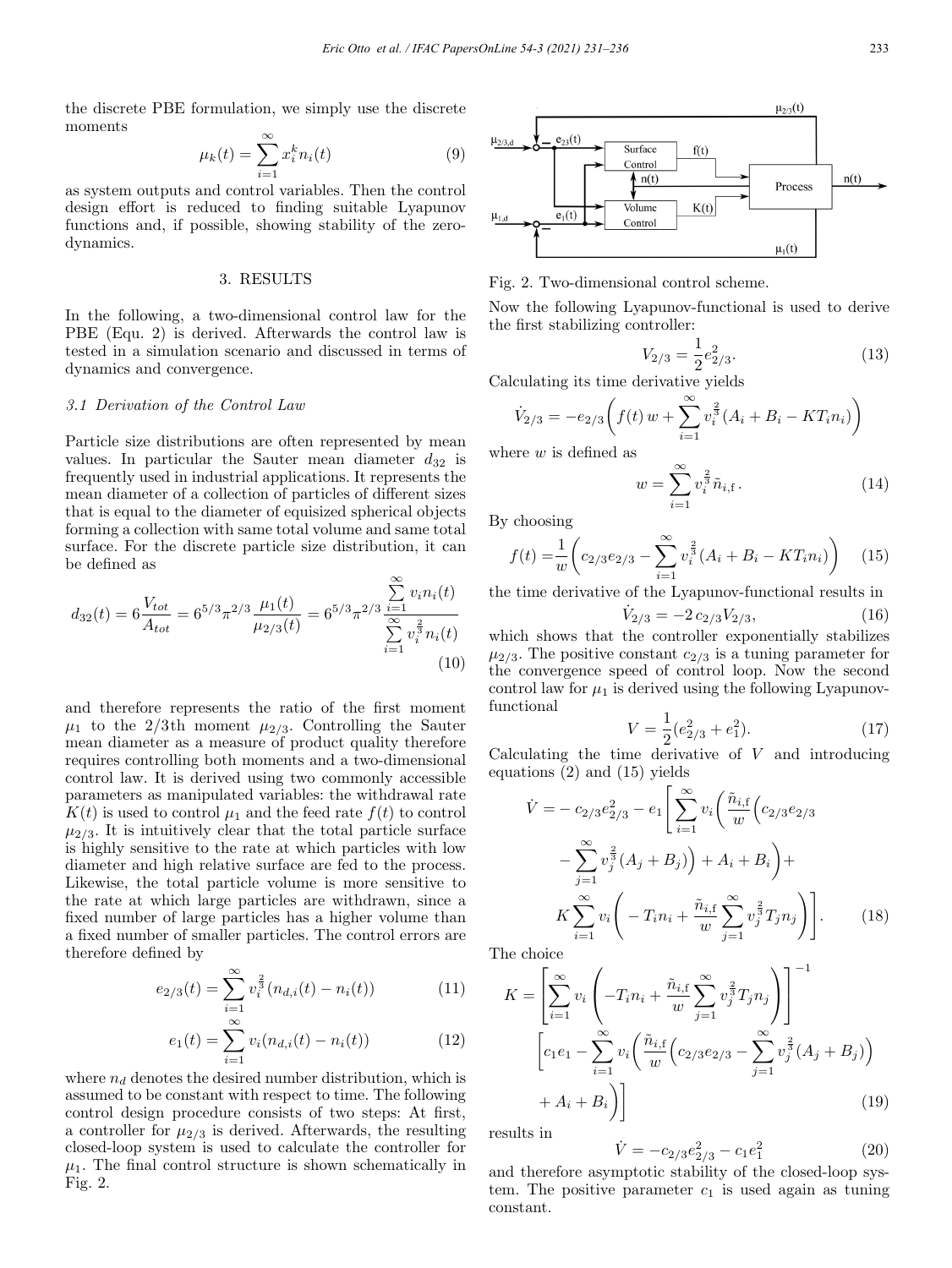The presented control law derivation results in a decoupled control system, which is shown by the final control error dynamics

$$
\dot{e}_{2/3} = -c_{2/3} e_{2/3} \tag{21}
$$

$$
\dot{e}_1 = -c_1 e_1,\tag{22}
$$

which are obtained by differentiating Equ. (12) and (11), and introducing equations (2), (15) and (19). In addition, the derivation is independent of the agglomeration and breakage kernel and can therefore be applied to a wide spectrum of particle population balance models.

# *3.2 Simulation*

The control law is now applied to the process described in section 2.1. Before the simulation results are presented, the rate constants as well as the feed distribution and the separation function for the example process are given.

The normalized primary particle distribution is chosen as a decaying exponential function:

$$
\tilde{n}_{i,\mathrm{f}} = \frac{\exp(-v_i)}{\sum_{i=1}^{\infty} \exp(-v_i)}, \quad i \in \mathbb{N}.
$$
 (23)

For the agglomeration kernel  $a_{i,j}$ , the discrete formulation of the well-known Kapur-kernel (Kapur and Fuerstenau, 1969)

$$
a_{i,j} := a(v_i, v_j) = \alpha_0 \frac{(v_i + v_j)^{\alpha_1}}{(v_i v_j)^{\alpha_2}}, \quad (i,j) \in \mathbb{N}^2 \tag{24}
$$

with the agglomeration efficiency  $\alpha_0$  and two empirical parameters  $\alpha_1$  and  $\alpha_2$  is chosen.

Regarding particle breakage the selection function and breakage kernel are chosen as

and

$$
s_j = \beta_0 v_j^{2/3}, \quad j \in \mathbb{N} \tag{25}
$$

$$
b_{i,j} = \delta_{i,1} + \delta_{i,j-1}, \quad (i,j) \in \mathbb{N}^2
$$
 (26)

respectively. Here,  $\delta_{i,j}$  denotes the Kronecker delta. Equ. (26) reflects the fact that a particle of volume  $v_i$  breaks into two fragments of volumes  $v_1$  and  $v_{j-1}$ .

The system of ODEs given by Equ. (2) is solved using the ODE-solver *ode15s* within the MATLAB environment. For the simulation,  $N = 300$  particle volumes are assumed. In the following a shift of the operating point is simulated both in open- and closed-loop operation. In the first case, the nominal withdrawal rate  $K_{\text{nom}}$  is increased to  $10K_{\text{nom}}$ at  $t = 1$  while  $f_{\text{nom}}$  stays constant. In the latter case, the inputs are determined by the controller and limited by  $f_{max}$  and  $K_{max}$  from above and by zero from below in order to establish typical practical constraints for such a control scenario. The initial particle size distribution for both scenarios is given by the steady state distribution for  $f_{\text{nom}}$  and  $K_{\text{nom}}$ . The tuning parameters  $c_1$  and  $c_{2/3}$  were determined iteratively. The complete set of simulation parameters is given in Tab. 1. Note that all parameters and the process time are unitless, since the simulation example does not represent a specific process plant.

Tab. 1. Simulation parameters

| Parameter     | Value                    | Parameter             | Value                     |
|---------------|--------------------------|-----------------------|---------------------------|
| $\mu_{\rm s}$ | 255                      | $\sigma_{\rm s}$      | 30                        |
| $f_{\rm nom}$ | $1 \cdot 10^{7}$         | $K_{\text{nom}}$      |                           |
| $f_{\rm max}$ | $2 \cdot f_{\text{nom}}$ | $K_{\rm max}$         | $15 \cdot K_{\text{nom}}$ |
| $\beta_0$     | $1 \cdot 10$<br>- 5      | $\alpha_0$            | - 8<br>$9 \cdot 10$       |
| $\alpha_1$    |                          | $\alpha$ <sub>2</sub> | 0.1                       |
| $c_{2/3}$     | $1\cdot 10^1$            | c <sub>1</sub>        | $1 \cdot 10^5$            |
| $v_0$         |                          |                       |                           |



Fig. 3. Time evolution of the first moment of the open-loop (black dashed line) and closed-loop system (blue solid line) for an operating point change



Fig. 4. Time evolution of the 2/3th moment of the openloop (black dashed line) and closed-loop system (blue solid line) for an operating point change.

Fig. 3 and Fig. 4 present the evolution of the first and the 2/3th moment for both scenarios. The controller eliminates oscillations and reaches the desired set point faster. The normalized control inputs are shown in Fig. 5. Note that, while the moments are already in steady state at around  $t = 1.5$ , the manipulated variables, especially  $K$ , are not. This is due to the fact that while stabilizing the outputs, the control law does not guarantee stability of the distribution with respect to a norm. It follows, among other things, that  $K$  and  $n$  still change while the moments are already in the steady state. From a mathematical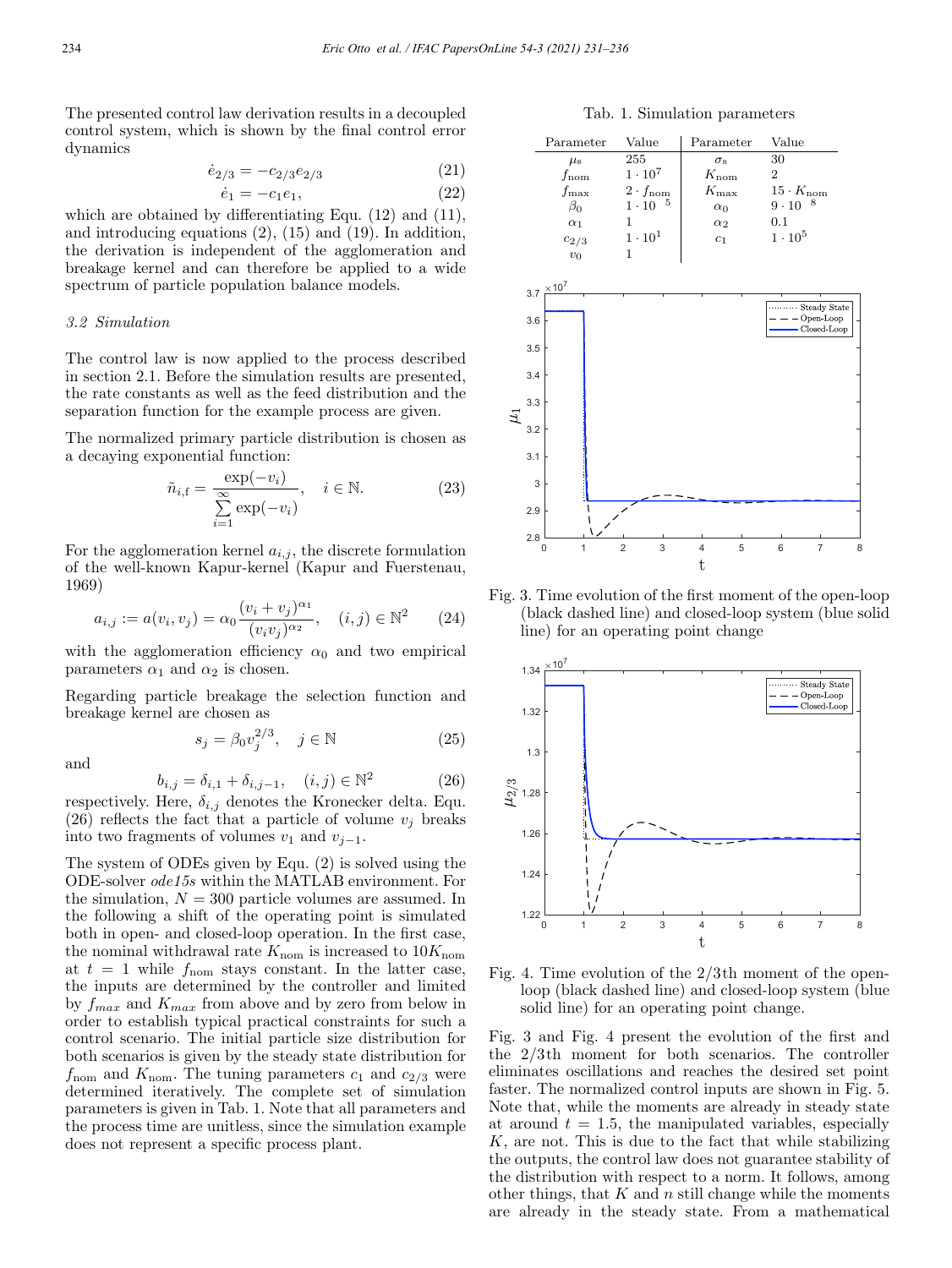

Fig. 5. Normalized control inputs:  $f(t)$  (dashed) and  $K(t)$ (solid).



Fig. 6. Convergence in the weighted  $L_{2,w}$  norm of the openloop (black dashed line) and closed-loop system (blue solid line) for an operating point change.

perspective this is rooted in the fact that a finite number of moments does not determine a distribution uniquely.

In order to further investigate this, the volume weighted L<sup>2</sup> norm of the error distribution

$$
L_{2,w}^2 = \sum_{i=1}^{\infty} (v_i (n_{d,i} - n_i))^2
$$
 (27)

is computed and presented in Fig. 6. It can be seen that the closed-loop process converges also with respect to this norm, i.e. the zero-dynamics of the closed-loop system are asymptotically stable for this example, however the speed of convergence is smaller for the distribution than for the moments. Finally, the  $d_{32}$  is analyzed as it was our motivation to introduce a two dimensional control law. In Fig. 7, the closed-loop is compared to the openloop scenario. Clearly, the Sauter mean diameter converges faster with control. In order to show that the introduction of a second control loop improves the performance, the evolution of  $d_{32}$  where only the  $\mu_{2/3}$ -control-loop is closed is presented. The two-dimensional controller achieves bet-



Fig. 7. Time evolution of the Sauter mean diameter for an operating point change. The open-loop system (black dashed line) is compared to a single controller (red dot dashed line) and the derived (blue solid line) control system.

ter results then the one-dimensional controller with respect to convergence speed.

## 4. CONCLUSION

This contribution was concerned with control of particle formation processes that are modelled mathematically by infinite-dimensional systems of ODEs. The control strategy was inspired by discrepancy-based control and is based on the choice of moments as control variables. It has been shown that an industrially relevant particle property can be controlled by introducing a two-dimensional control law. Furthermore, numerical simulation results show that the particle size distribution is stabilized and that the time of convergence is improved significantly compared to the open-loop case.

Future research should be concerned with further analysis of the zero-dynamics of the system and the practical implementation of the proposed control algorithm at an actual plant. This includes investigation of controller performance under model-plant mismatch. Furthermore, the control approach can be generalized to process models which account for more than one particle properties, e.g. particle porosity.

# ACKNOWLEDGEMENTS

This work is funded by the European Regional Development Fund (ERDF) project "Center of Dynamic Systems" The financial support is hereby gratefully acknowledged.

### REFERENCES

- Crowley, T.J., Meadows, E.S., Kostoulas, E., and Doyle III, F.J. (2000). Control of particle size distribution described by a population balance model of semibatch emulsion polymerization. *Journal of Process Control*,  $10(5)$ ,  $419 - 432$ .
- Geyyer, R., Dürr, R., Temmel, E., Li, T., Lorenz, H., Palis, S., Seidel-Morgenstern, A., and Kienle, A. (2017).